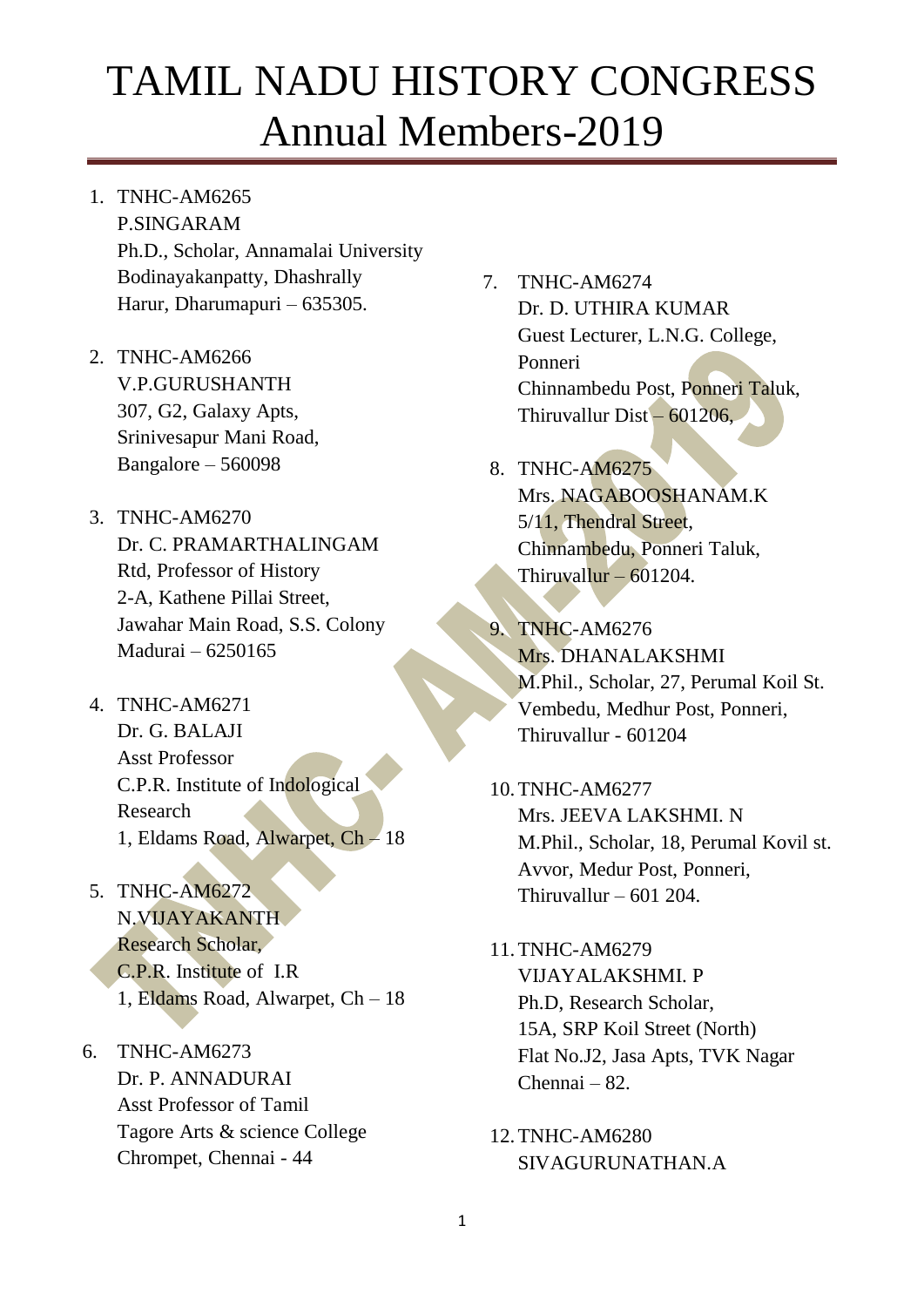Tour Guide, 33/10 UPSTAIRS, Janaki Narayanan Street, S.S. Colony, Madurai – 625016 18.TNHC-AM6287 SHARMILA PRASAD. R Shalom, Chowara Post, Balaramapuram, Kerala.

13.TNHC-AM6281 M.N. HARIS Asst. Professor Sociology The New College, Chennai – 625016

14.TNHC-AM6282 JOHN REJI MOL. J

Ph.D Research Scholar, Annamalai University John George, Adicheravilai Marutham, Kanniyakumari – 629163

- 15.TNHC-AM6283 Mr. AMOL SAGHAR, Faculty of Social Science University of Delhi 8, Utharanchal CGHS, 5, 1.P Ext. Patparganj, Delhi – 110092
- 16.TNHC-AM6284 Dr. P. THANGAMANI 5/789, Mogappair West, Thiruvallur, Chennai.
- 17.TNHC-AM6285 C.UMA Ph.D. Research Scholar Department of Ancient History & Archaeology University of Madras

19.TNHC-AM6288 R.DEVISRI 19, Surya Illam, Viyasar St, Palani Muthu Nagar, Villapuram Madurai.

- 20.TNHC-AM6289 ANUJA. S.S Asst. Professor of History St. Mary's College (A) Thoothukudi.
- 21.TNHC-AM6290 M. SATHYALINGAM Ph.D., Research Scholar Dept. of Indian History University of Madras, Chennai-5
- 22.TNHC-AM6291 P. TAMIL SELVAN Ph.D., Research Scholar Dept. of Indian History University of Madras, Chennai-5
- 23.TNHC-AM6292 KARTHICK RAJA. N M.Phil., Dept. of Indian History University of Madras, Chennai-5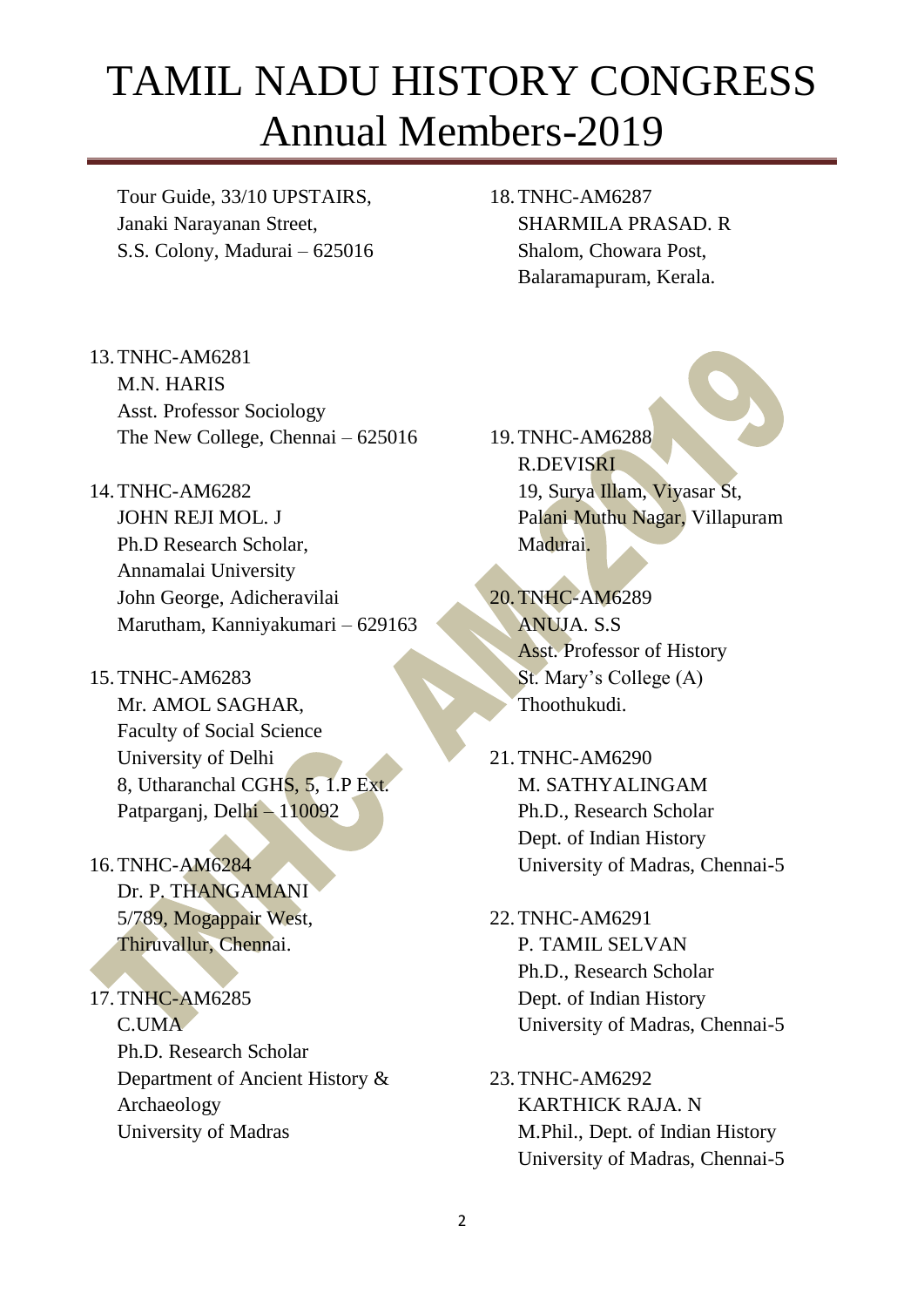- 24.TNHC-AM6293 S. SHEEBA Ph.D., Research Scholar Dept. of Indian History University of Madras, Chennai-5
- 25.TNHC-AM6294 C.ANIL KUMAR, M.Phil., History No. 4164, Ayappakkam, TNHB Chennai – 77 26.TNHC-AM6295 VISHVANATHAN No.4164, Ayappakkam, TNHB
- 27.TNHC-AM6296 J.BALACHANDAR Ph.D., Research Scholar No.82, M.G.R. Street Thadaperumpakkam, Ponneri-601204.

Chennai – 70.

- 28.TNHC-AM6297 K.PARTHIPHAN Ph.D. Scholar, 14/2A Anbu Nagar Chettipalayam, Main Road, Podanur.
- 29.TNHC-AM6298 K. KUMAR Ph.D, Research Scholar, No. 31, Moovarayapatti, Vembanur Post, Manaparai TK Tirchirapalli
- 30.TNHC-AM6299 S.SOUNDARYA M.A. History, I year Nirmala College for Women Red Fields, Coimbatore
- 31.TNHC-AM6300 RAMYA. N M.A History I Year, Dept. of History, Nirmala College for Women, Red Fields, Coimbatore

32.TNHC-AM6301 RIMA LOWRANCE M.A History I Year Dept. of History, Nirmala College for Women, Red Fields, Coimbatore

33.TNHC-AM6302 GUNA SEKARAN. V Asst. Professor, Dept. of History Alagappa Govt. Arts College Karaikudi.

- 34.TNHC-AM6303 MADHAN KUMAR. T Asst. Professor, PSA Arts & Science Sokkottai.
- 35.TNHC-AM6304 RAMYA. C.P Ph.D. Research Scholar, Dept. of History, Central University of Karnataka,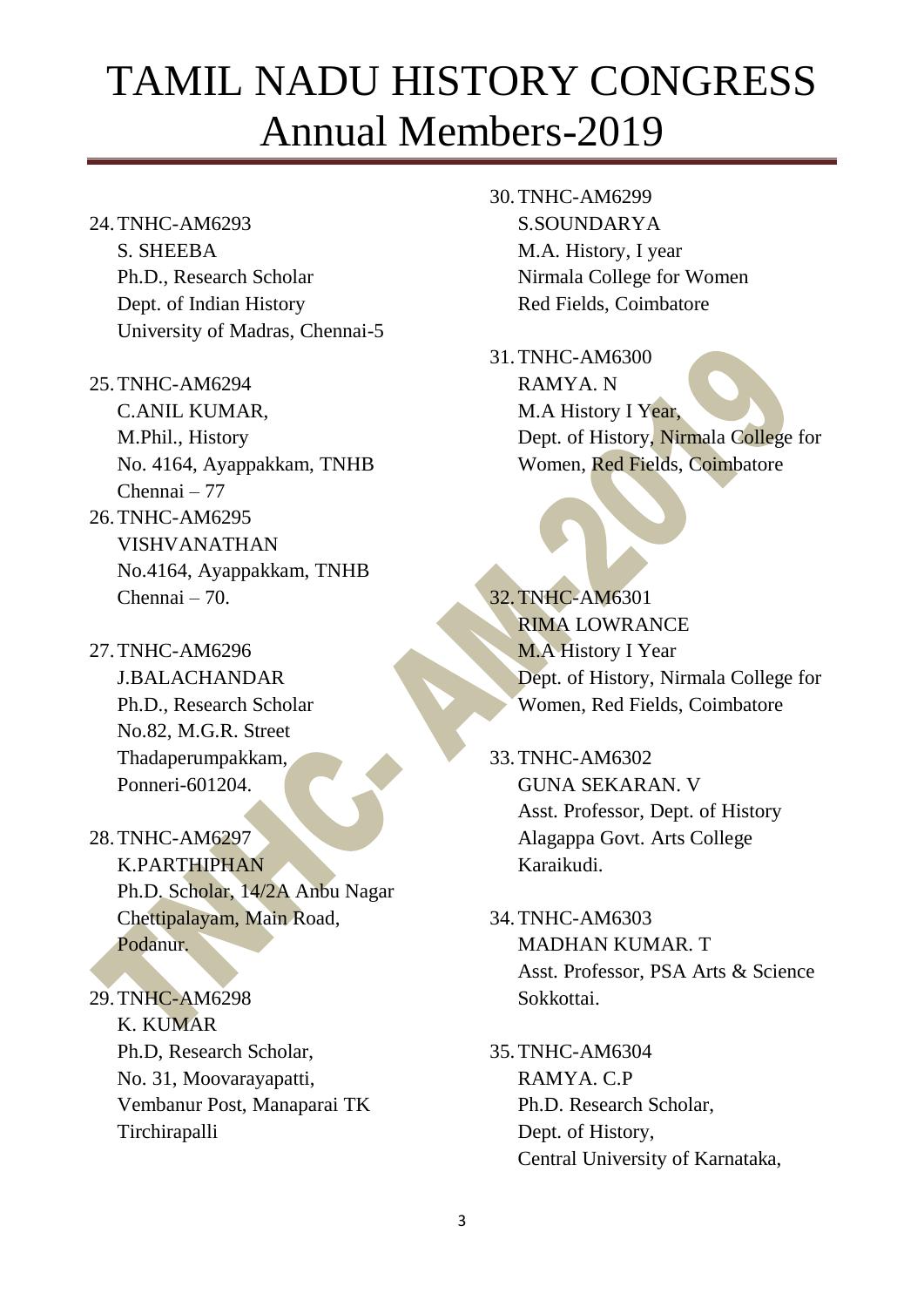#### Karnataka.

- 36.TNHC-AM6305 RAMYA. P.P Ph.D. Research Scholar, Dept. of History NGM College, Pollachi, Covai
- 37.TNHC-AM6306 SELEENA.M Ph.D. Research Scholar, Nesamony Memorial Christian College, Marthandam, Kanniyakumari - 629165
- 38.TNHC-AM6307 V.R. RAJAPPRIYAN 2/165, Nadu Street, Chockalingapuram Sattur, Virudhunagar – 626202.
- 39.TNHC-AM6308 S.BENAZEER Ph.D. Scholar, 5, Maniammai St. Sampath Nagar, Subeeswaranpatti Pollachi – 642006.
- 40.TNHC-AM6309 E. ARUN KUMAR Ph.D. Research Scholar Dept. of History, Periyar Govt. Arts College, Cuddalore – 607001.
- 41.TNHC-AM6310 I.THAMIZHARASAN

Ph.D. Research Scholar, Dept. of History, Periyar Arts College Cuddalore – 607109

- 42.TNHC-AM6311 E. VIGNESH Ph.D. Research Scholar, Dept. of History, Periyar Arts College Cuddalore –  $607100$ .
- 43.TNHC-AM6312 C.VIJIYAKUMAR Ph.D. Research Scholar Dept. of History, Periyar Govt. Arts College, Cuddalore – 607001.
- 44.TNHC-AM6313 C.BALAKRISHNAN M.A. II History, Lakshmi Nagar Vellazhankuppam, Pakkam Post Nillupuram – 605106 45.TNHC-AM6314 A.MANIMOZHI II B.A History, Periyar Govt. Arts College, Cuddalore  $-607109$ .
- 46.TNHC-AM6315 V. SANGEETHA II B.A (History), Periyar Govt Arts College, Cuddalore – 607109
- 47.TNHC-AM6316 J. PRIYA B.A (History), Periyar Govt Arts College, Cuddalore – 607109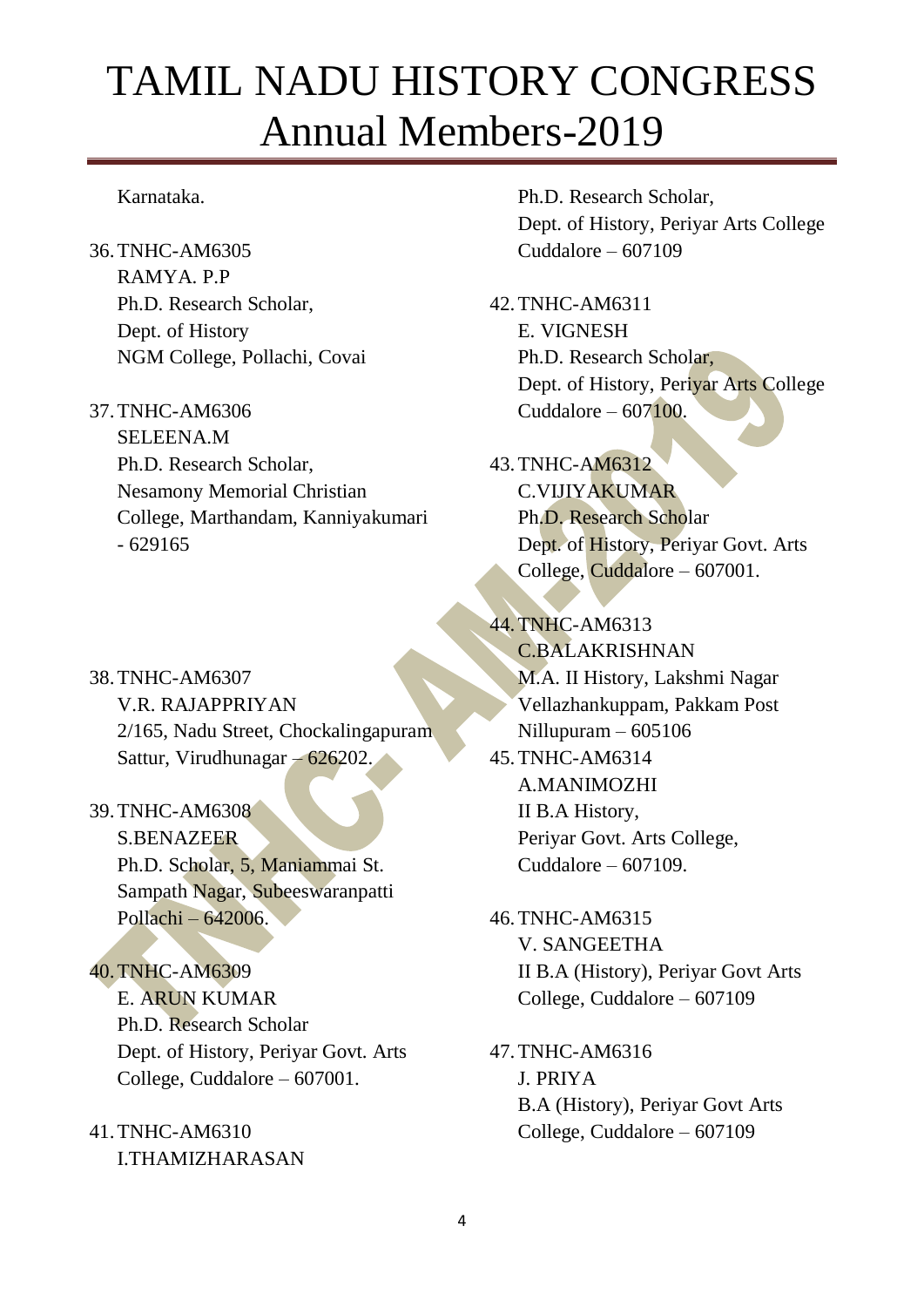#### 48.TNHC-AM6317

Dr. R. SUBRAMANIAN Asst Professor, Thiruvalluvar Govt Arts College, Rasipuram – 637401

49.TNHC-AM6318 M. SUBBARAYAN Retired Head Master 210, Pottai Road Sankarapuram – 606401

#### 50.TNHC-AM6319

K. RAJAKENNEDY Senior Lecturer In Diet, Kilpazhuz, Ph.D, Scholar, Periyar Maniammai Institute Of Science & Technology, Vallam, Thanjavur – 613403

51.TNHC-AM6320 J. JAYADEVANATHAN

> M.Phil Research Scholar, Dept of History, Periyar Govt Arts College Cuddalore –  $607109$

### 52.TNHC-AM6322 R. ABIDA BEGUM Asst Professor, Dept of History Queen Mary's College, Chennai-600004

53.TNHC-AM6323 G. ABUL MUHEETH B.L.M.,  $M.L.S.,$ Section Officer, Secretariat 2/11, TNHB Flats, Pillaiyar Koil, Street,

Padikuppam , Main Road, Ch – 600107

54.TNHC-AM6324 V. SUGANYA Ph.D, Scholar, Dept of History Annamalai University, Chidambaram – 608002

### 55.TNHC-AM6325 G. LATHA Ph.D Scholar, Dept of History Annamalai University, Chidambaram – 608002

### 56.TNHC-AM6326 V. KALAI Ph.D Scholar, Dept of History Annamalai University, Chidambaram – 608002

- 57.TNHC-AM6327 S. THIRUNAVUKKARASU Ph.D Scholar, Dept of History Annamalai University, Chidambaram – 608002
- 58.TNHC-AM6328 D. GAYATHRI Ph.D Scholar, Dept of History Annamalai University, Chidambaram – 608002
- 59.TNHC-AM6329 R. MAHALAKSMI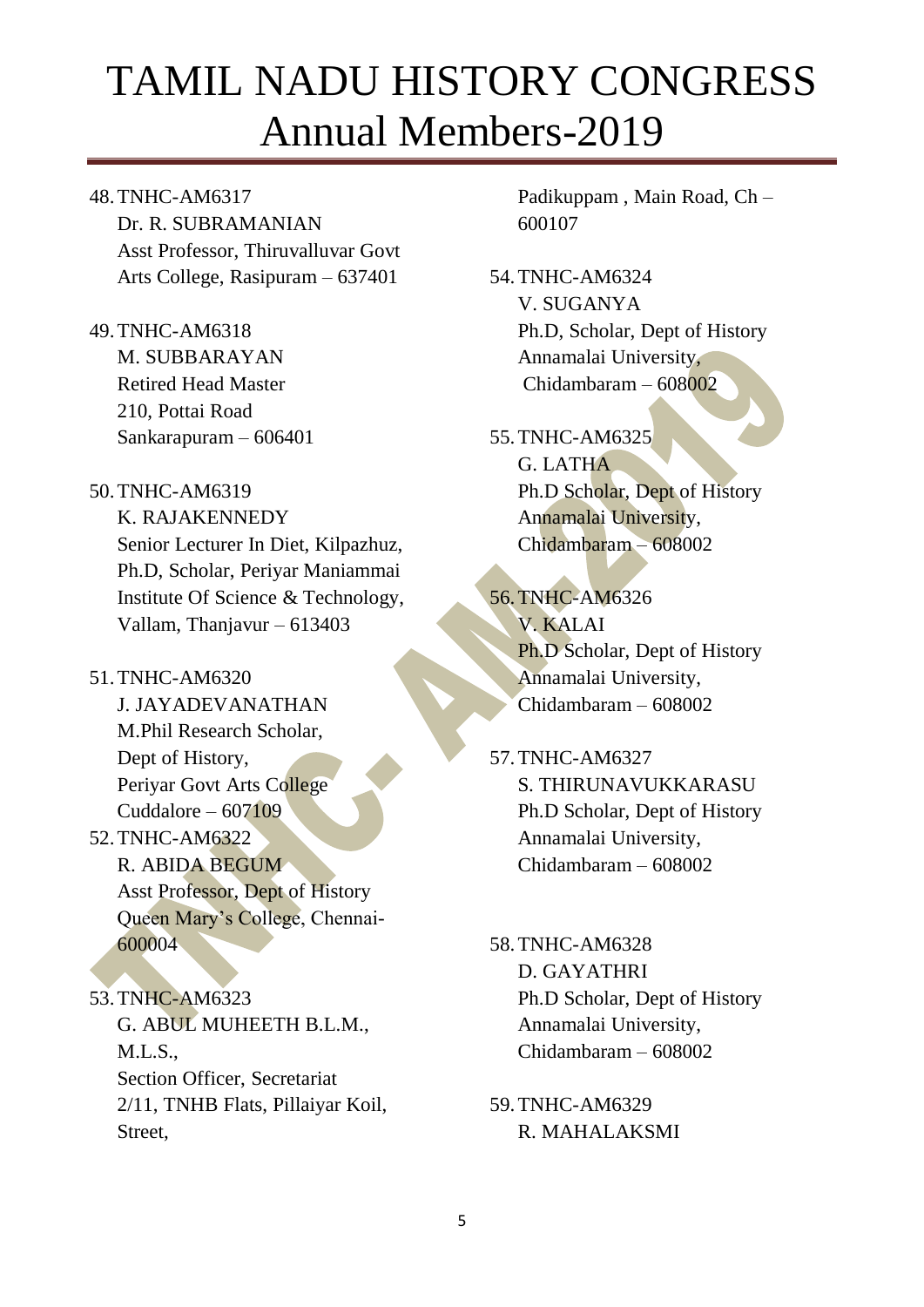Ph.D Research Scholar, Dept of **History** Annamalai University Chidambaram – 600802

- 60.TNHC-AM6330 C. JOTHI Ph.D, Research Scholar, Dept of **History** Annamalai University Chidambaram – 600802
- 61.TNHC-AM6331 R. SANGEETHA Ph.D, Research Scholar, Dept of History Annamalai University Chidambaram – 600802
- 62.TNHC-AM6332 M. BALASUBRAMANIAN Ph.D, Research Scholar, Dept of **History** Manonmaniam Sundaranar University, Thrunelveli – 627012
- 63.TNHC-AM6333 D. JAYACHANDRALEKA Ph.D, Research Scholar (FT), No. 255/5, Vellaikaradv, Anaimalayan Patty, Uthamapalayam (TK) Theni (DT) 64.TNHC-AM6334 K. SHOBANA Ph.D, Scholar, Dept of Historical Studies No. 14, 7th Street, Bharathiyar NG

Beach Road, Ennore, Chennai – 57

65.TNHC-AM6335 Dr. I. JALAGAKUMARI Asst Professor, Holy Cross College, Nagercoil – 629004

66.TNHC-AM6337 T. SHANMUGA SUTHA Ph.D, Research Scholar, Dept of **History** Manonmaniam Sundaranar University, Thrunelveli – 627012

67.TNHC-AM6338 G. MAHARAJAN Ph.D, Research Scholar, Dept of **History** Manonmaniam Sundaranar University, Thrunelveli – 627012

68.TNHC-AM6339 P.VELLAISAMY Ph.D, Research Scholar, Dept of **History** Holy Cross College, Nagercoil – 629004

69.TNHC-AM6340 S. NEELA M.A Student, Holy Cross College, Roach Nagar, Nagercoil, Kanyakumari – 629004

70.TNHC-AM6341 S.VANITHA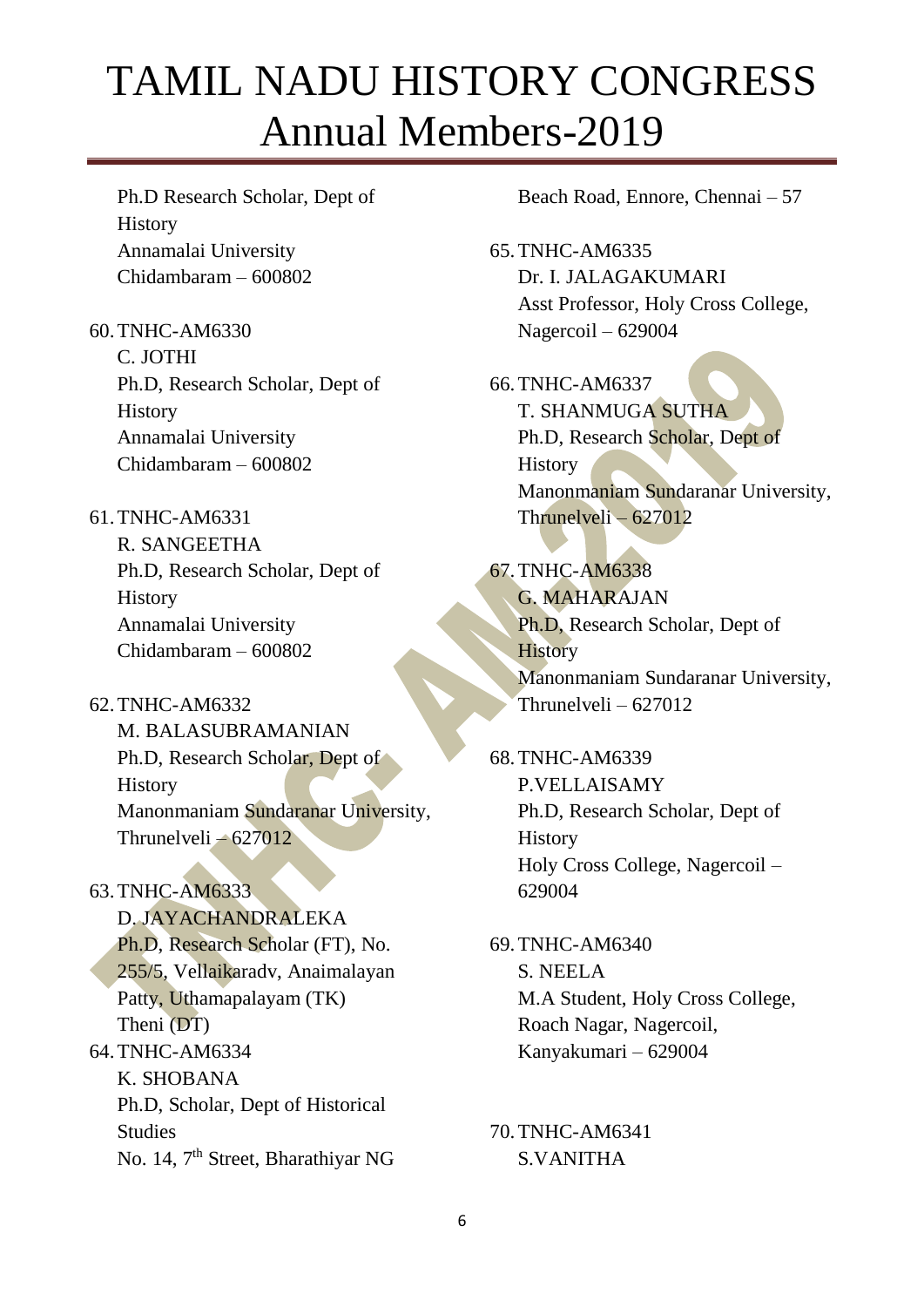M.A. Student, Manonmaniam Sundaranar University, Thrunelveli – 627012

- 71.TNHC-AM6342 K. PAKIYALAKSHMI M.A. Student, Manonmaniam Sundaranar University, Thrunelveli – 627012
- 72.TNHC-AM6345 A.SAHAYA SALINI M.A Student, Dept of History Holy Cross College, Nagercoil – 629004
- 73.TNHC-AM6346 S. MALAR M.A Student, Dept of History Holy Cross College, Nagercoil – 629004
- 74.TNHC-AM6347 G. SAHAYA GILDA M.A Student, Dept of History Holy Cross College, Nagercoil – 629004
- 75.TNHC-AM6348 B. ALPHONSA M.A Student, Dept of History Holy Cross College, Nagercoil – 629004

76.TNHC-AM6349 L. GINCY M.A Student, Dept of History Holy Cross College, Nagercoil – 629004

77.TNHC-AM6350 A.SANTRO ANTONY M.A Student, Dept of History Holy Cross College, Nagercoil – 629004

78.TNHC-AM6351 E.R. NANDHINI M.A Student, Dept of History Holy Cross College, Nagercoil – 629004

- 79.TNHC-AM6352 T. SHIVASANKARI M.A Student, Dept of History Holy Cross College, Nagercoil – 629004
- 80.TNHC-AM6353 A.ASHOK KUMAR S/O Arumukam, Kilsirupakkam (village Post) Thiruvannamalai – (DT)
- 81.TNHC-AM6354 K. MURUGAN S/O Kandeepan, Ananandal(v) Madhurampattu (post) T.V. Malai (DT) – 606804

#### 82.TNHC-AM6355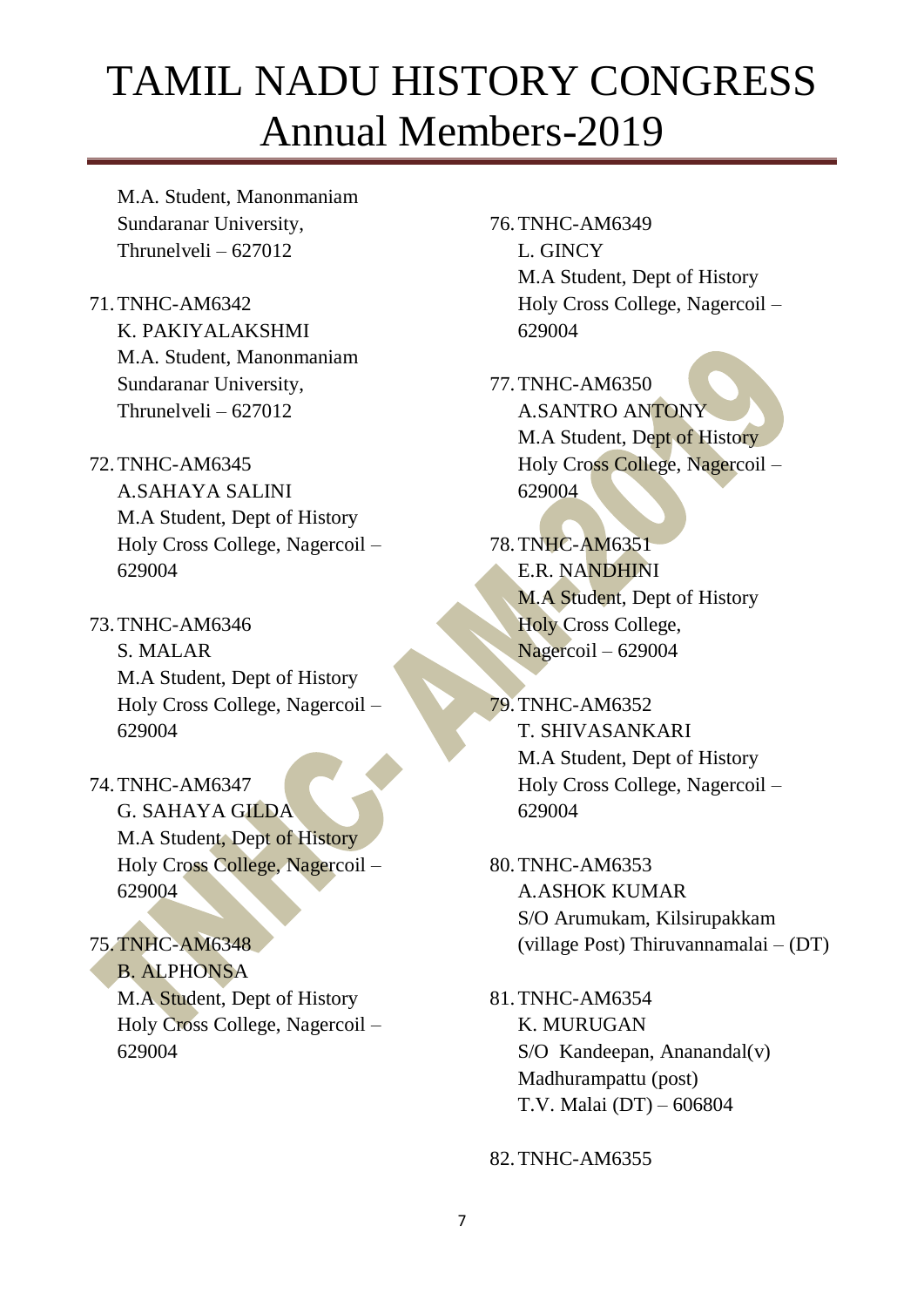Dr. M. DHANASEKARAN S/O Moongilan, Eramalur village Nallur(Post) Vandavasi (T.K) T.V. Malai (DT) – 604406 83.TNHC-AM6356 A. LOGANATHAN Ph.D. Research scholar. Dept. of History Annamalai University

- 84.TNHC-AM6357 DR. NADARAJAN Professor, Dept. of History Annamalai University – 608002
- 85.TNHC-AM6358 D. VICTOR Asst. Professor, Scott Christian College, Nagercoil – 629168
- 86.TNHC-AM6359 S.SAMPATH MA II Year 84/459 Vanniyar Street, Thenmathure (post) Nachipattu Thiruvannamalai – 606603
- 87.TNHC-AM6360 P. SELVAKUMAR Ph.D. Research scholar, Govt. Arts College, Chengam Road, Thiruvannamalai(DT) –  $606603$
- 88. TNHC-AM6361 Dr. MOHAMMED OSMAN PASHA Asst. Professor, Dept. of History

Ismail College, Vaniyambadi

89.TNHC-AM6362 Dr. K. MURUGAN Asst. Professor of History Ismail College (A), Newton, Vaniyambadi 90.TNHC-AM6363 N. AJITH KUMAR III BA History (Student), C. Abul Hakeem College (A) Melvisharam, Vellore (DT) –632509

91.TNHC-AM6364 S. KARTHIKA Ph.D. Scholar M.S. University 2/47 Vallabha Vinayagar Kovil Street Kasimajurapuram – 627805

92.TNHC-AM6365 G. RAMACHANDIRAN Librarian, Adhipara Sakthi, Agricultural College, Kalavai

- 93.TNHC-AM6366 S. SATHYAMOORTHYS Ph.D. Research Scholar C. Abdul Hakeem College (A) Hakeem Nagar, Melyisharam, Vellore (DT) – 632509
- 94.TNHC-AM6367 K. ABIRAMI Teaching, Vadakarai Nammiandal Village,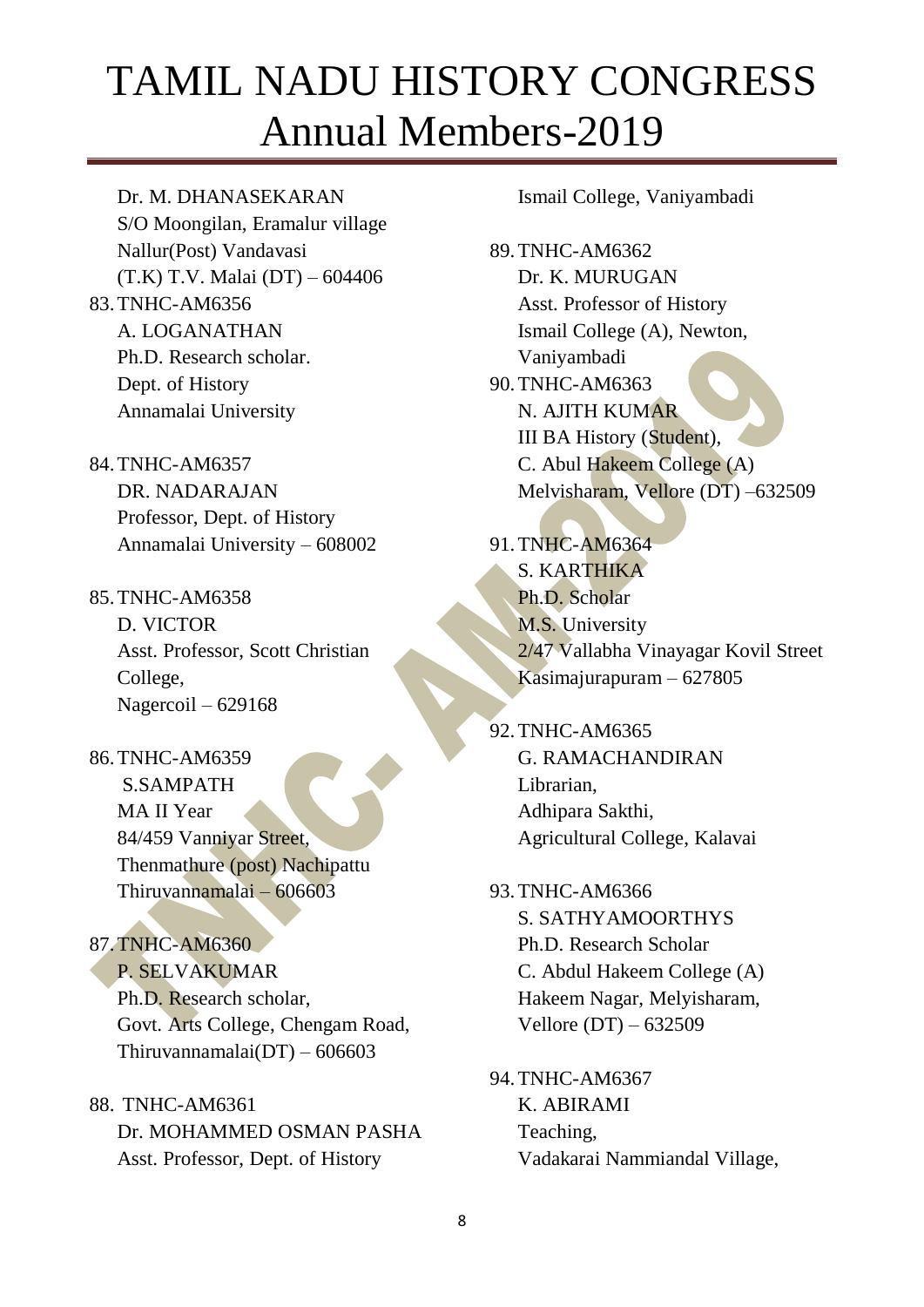Melosolankuppam Post, Kalasapakkam(TK) Tirvannamali (DT) – 606901

- 95.TNHC-AM6368 Prof. A. RUFUS MANICKADOSS Prof. (Rtd) 494, Kambar Street, Gandhi Nagar East– 632006.
- 96.TNHC-AM6369

R. RAJALAKSHMI Ph.D. Scholar 4/21 Bajanai Koil Street, Kammarapalayam (village) Sathyamangalam (Post) Vellore – 632114

- 97.TNHC-AM6370 Dr. B. SURESH KANNAN Asst. Prof of History S. T. Hindu College, Nagercoil, Kanyakumari
- 98.TNHC-AM6371 Dr. P. SENRAYA PERUMAL Asst. Professor, Dept. of History Manomaniam Sundaranar University Tirunelveli – 627012
- 99. TNHC-AM6372 Dr. S. DORAI Asst. Prof of History S.T. Hindu College, Nagecoil Kanyakumari
- 100. TNHC-AM6373 J.RUBI Ph.D, Research scholar

Department of History S.T. Hindu College, Nagarcoil Kanyakumari

101. TNHC-AM6374 C.SARANYA Ph.D, Research scholar 137, Vadapuzhuthur Vill N.Mangalam Post Tiruvannamalai – 606802.

102. TNHC-AM6375 P.NANDHINI B.A., History, Chinnathoppu Street, Perungulathur, Thiruvannamalai.

- 103. TNHC-AM6376 Po. CHEZHIAN Teaching, Dr. R.K.Govt. Boys Hr.Sec. School Tiruttani – 631209.
- 104. TNHC-AM6377 N.VANAVARAYAN Ph.D, Research scholar Govt. Arts College, Melur, Mudurai.
- 105. TNHC-AM6378 M.GOPI 2/145, East Street, Kaluvankulam Kusavankundu, Thiruppuvanam Sivagangai – 625022.
- 106. TNHC-AM6379 B. MANOJKUMAR Kalaingnar, Muthuvenpatti Veerapandi, Theni – 625534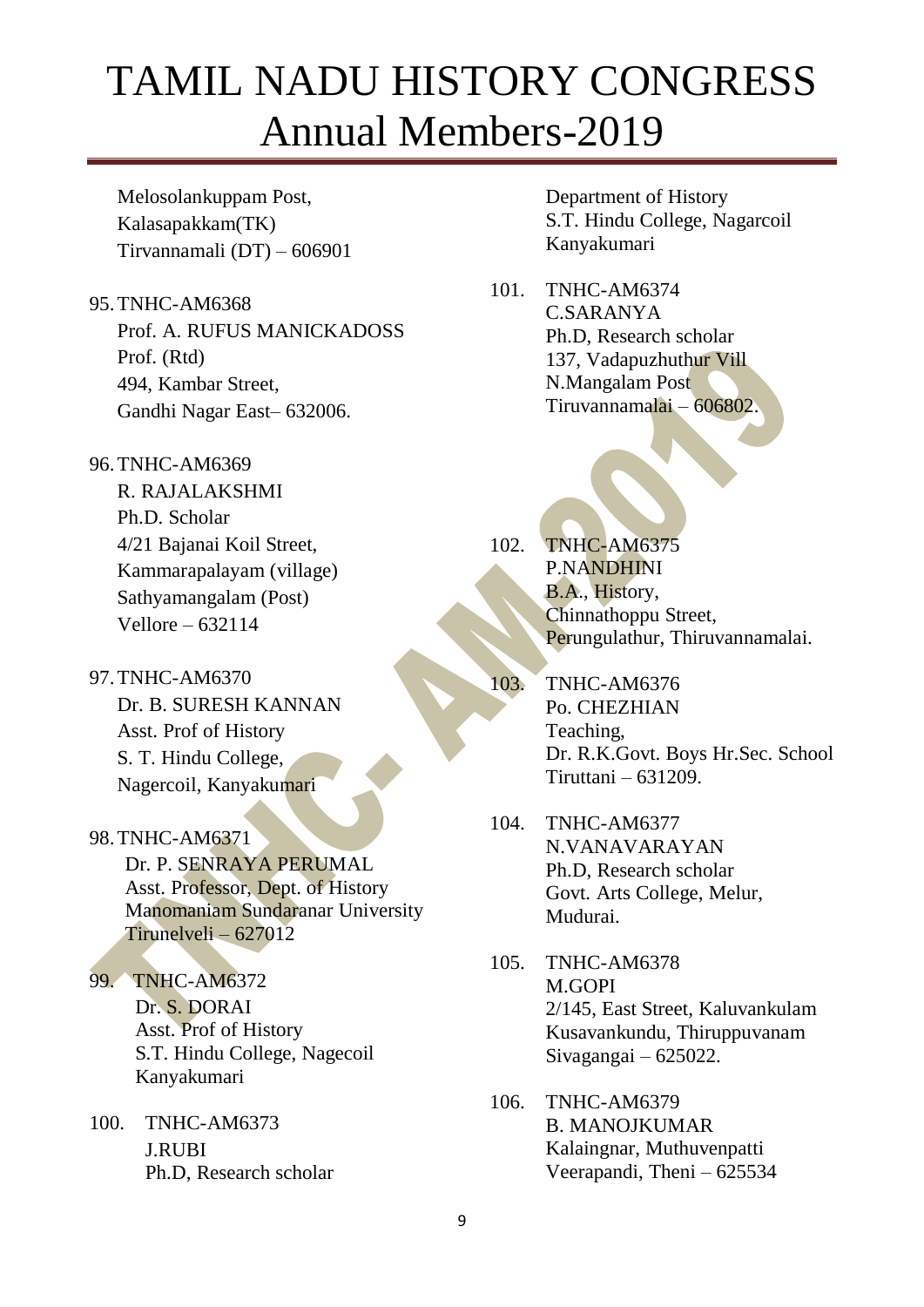- 107. TNHC-AM6380 R.MURUGAN 2183, East Street, K.Kurumbapatti, Nilakkotai (TK) Dindigul (DT)-624208
- 108. TNHC-AM6381 T. SATHISH PRABU 3/81, Thanichiyam (Po) Vadipatti (TK) Madurai (DT) – 625221
- 109. TNHC-AM6382 M. POMMI Ph.D, Research scholar Govt Arts College, Melur Madurai – 625106
- 110. TNHC-AM6383 N. BABU Ph.D, Research Scholar Govt Arts College (A) Kumbakonam, Thanjavur (DT)-612002
- 111. TNHC-AM6384 S. SENTHIL KUMAR Ph.D, Research Scholar Govt Arts College Karur – 639005
- 112. TNHC-AM6385 P. ARUMUGASAMY Ph.D, Research Scholar S/O A. Paramasivam 2/97 Main Street Arianayagipuram (PO) – 627862
- 113. TNHC-AM6386 M. PRATHAP M.A History Govt Arts College Thiruvallur – 637401
- 114. TNHC-AM6387 M. SUGUMAR Ph.D, - Dept of History Annamalai University Annamalai Nagar – 608002
- 115. TNHC-AM6388 C. VIJYA KUMAR Ph.D - Dept of History Annamalai University Annamalai Nagar – 608002
- 116. TNHC-AM6389 A. YOGESWARAN Ph.D, Research scholar - History Annamalai University Annamalai Nagar – 608002
- 117. TNHC-AM6390 M. ELANGOVAN Ph.D, Research scholar - History Annamalai University Annamalai Nagar – 608002
- 118. TNHC-AM6391 Dr. HAMEED BASHA.B Asst. Professor, Dept of History Aringnar Anna Govt. Arts College Villupuram - 605608
- 119. TNHC-AM6392 S.SARAVANAN Ph.D., Research Scholar Dept. of History Annamalai University, Annamalai Nagar – 608002.
- 120. TNHC-AM6393 C.CHELLAPPANDIAN Asst. Professor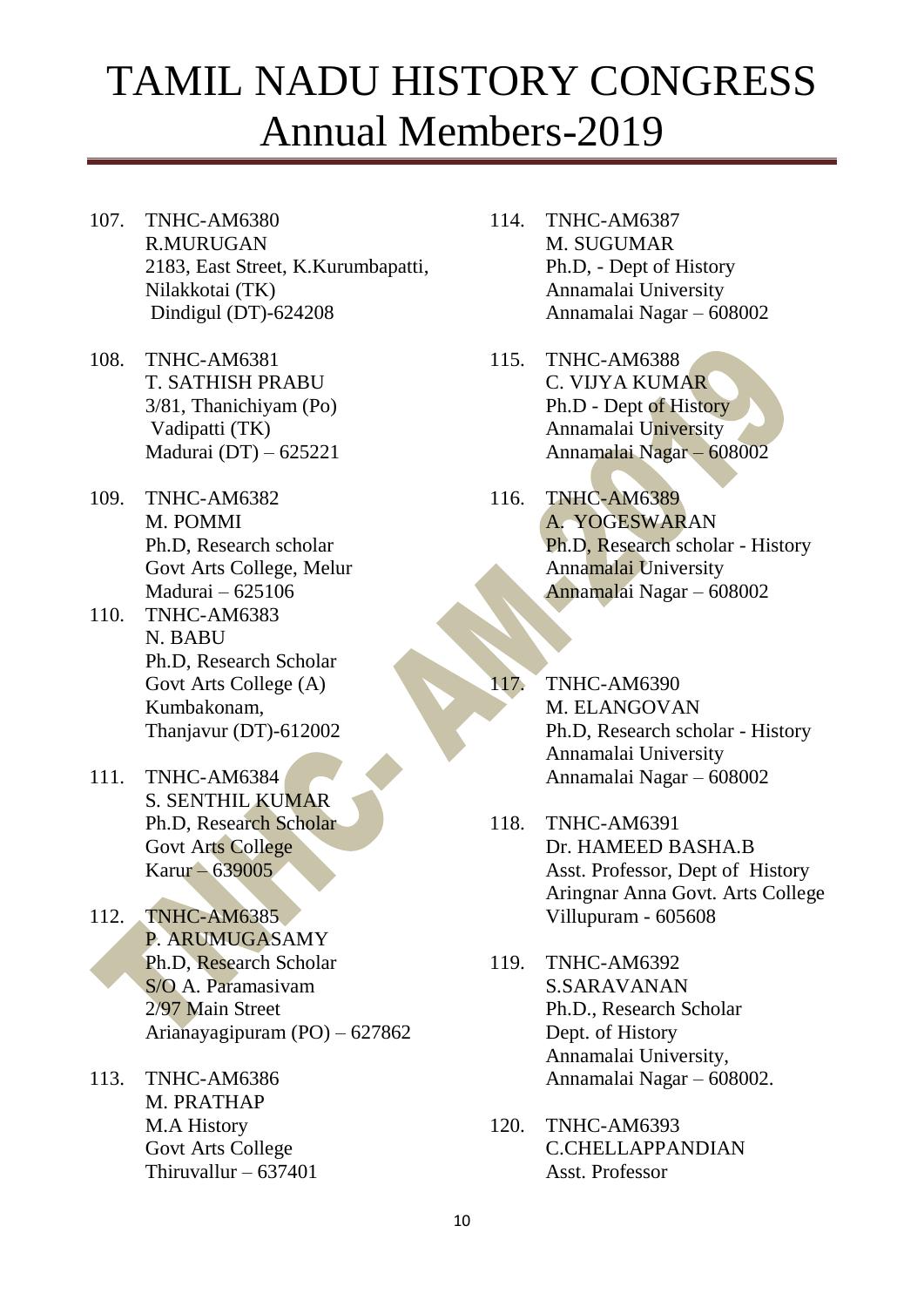Devanga Arts College Aruppukkattai – 626101.

- 121. TNHC-AM6394 S.PARAMASIVAM Asst. Professor in History M.S.P. Nadar College of Education Viruthunagar – 626001.
- 122. TNHC-AM6395 P.SURESH KUMAR Asst. Professor in History M.S.P. Nadar College of Education Viruthunagar – 626001.
- 123. TNHC-AM6396 G.SELVAKUMAR M.A, History Annamalai University Chidambaram – 608002
- S. PARANTHAMAN Department of History Annamalai University Chidambaram - 608002
- 128. TNHC-AM6401 S.SHINY Ph.D., Research Scholar Dept. of History N.M.C.C, Marthandam – 629165.
- 129. TNHC-AM6402 J.JEBA SHYNI Ph.D., Research Scholar Dept. of History Govt. Arts College, Mellur.
- 130. TNHC-AM6403 R. VYIMAL Ph.D., Research Scholar Dept. of History NMCC, Marthandam – 629151

- 124. TNHC-AM6397 K. PUGAZHMANI M.A, History Alagappa University Karaikudi – 630003.
- 125. TNHC-AM6398 V.MADHIVANAN M.A, History Annamalai University Chidambaram – 608002
- 126. TNHC-AM6399 M. ARUVINDKUMAR M.A, History Annamalai University Chidambaram - 608002
- 127. TNHC-AM6400
- 131. TNHC-AM6404 L. MARY LIBINA Ph.D., Research Scholar Dept. of History N.M.C. College, Marthandam.
- 132. TNHC-AM6405 J.D. SUJITHRA Ph.D., Research Scholar Dept. of History N.M.C. College, Marthandam.
- 133. TNHC-AM6406 KANNAKI VISHWA NATHAN Dept. of History N.M.C. College, Marthandam.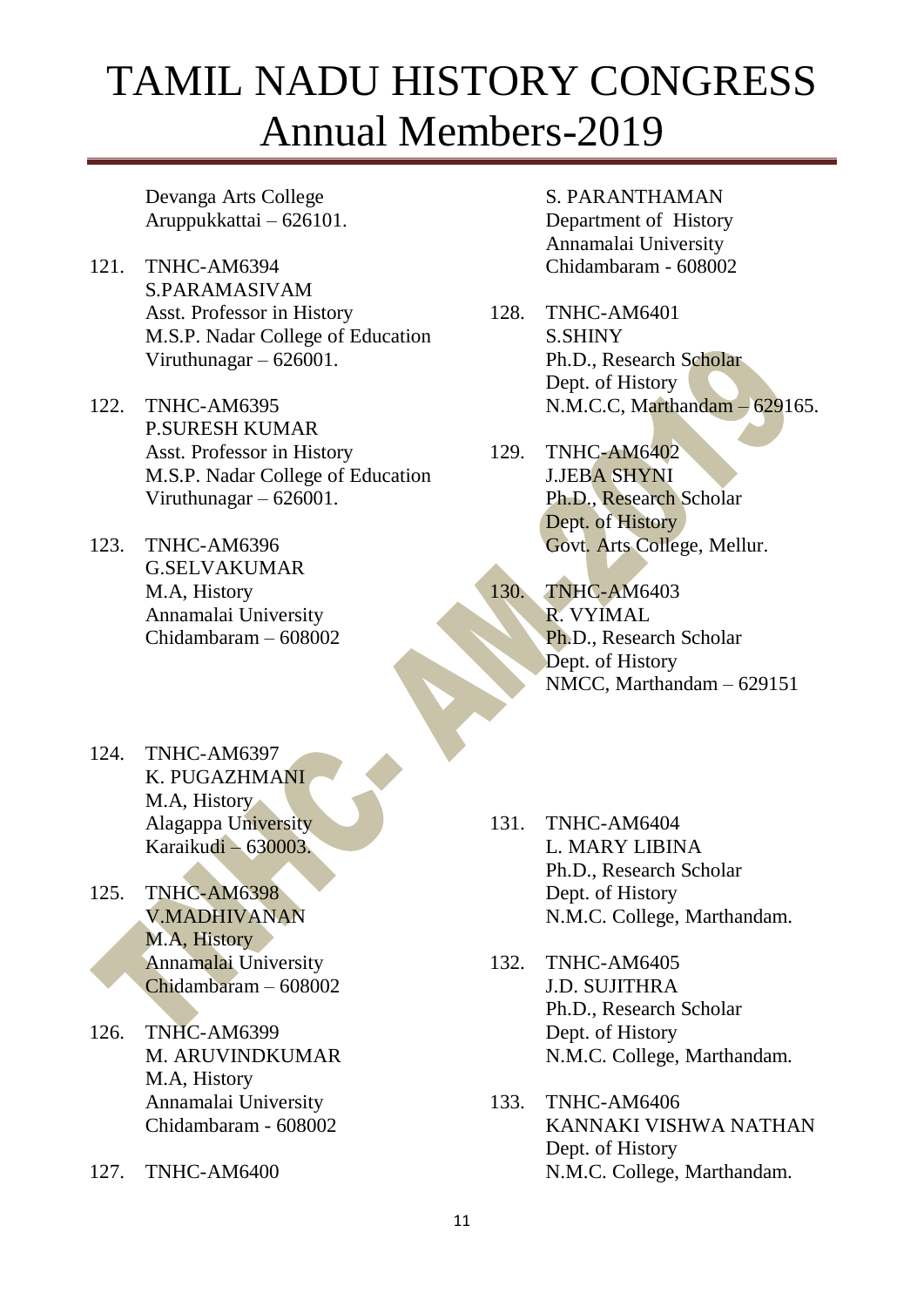- 134. TNHC-AM6407 S. SELVA LATHA Ph.D., Research Scholar Dept. of History, Muslim Arts College Thiruvithancode - 629174
- 135. TNHC-AM6408 M. AMBIKA Ph.D., Research Scholar Nesamony Memorial Christian College, Marthandam – 629165.
- 136. TNHC-AM6409 T.SUBHA Ph.D., Research Scholar Dept. of History Muslim Arts College. Thiruvithancode – 629174.
- 137. TNHC-AM6410 G.S. SHEEBA Ph.D., Research Scholar Dept. of History N.M.C. College, Marthandam.
- 138. TNHC-AM6411 R. SHAMINI Ph.D., Research Scholar Dept. of History Holy Cross College (A) Nagarcoil, Kanyakumari -4
- 139. TNHC-AM6412 R. SHERLY Ph.D., Research Scholar Dept. of History Holy Cross College (A) Nagarcoil – 629004.
- 140. TNHC-AM6414 S. SURESH BABU 35, Resumal Kovil Street Edakuppam, Ponneri – 601204.
- 141. TNHC-AM6415 PREETHI. N Queen Mary's College  $Chennai - 4.$
- 142. TNHC-AM6416 S. MARY HEMARANI Ph.D., Research Scholar Queen Mary's College (A) Chennai – 04.
- 143. TNHC-AM6417 P.PURATCHISELVI Ph.D., Research Scholar Dept. of History Queen Mary's College (A) Chennai – 4
- 144. TNHC-AM6418 L. MARY LIBINA Ph.D., Research Scholar Dept. of History N.M.C. College, Marthandam.
- 145. TNHC-AM6419 B. MARIAMMAL M.Phil., Queen Mary's College (A) Chennai – 4
- 146. TNHC-AM6420 M. SETHURAMALINAM Asst. Professor, Dept. of History Arulmigu Palani Andavar Collage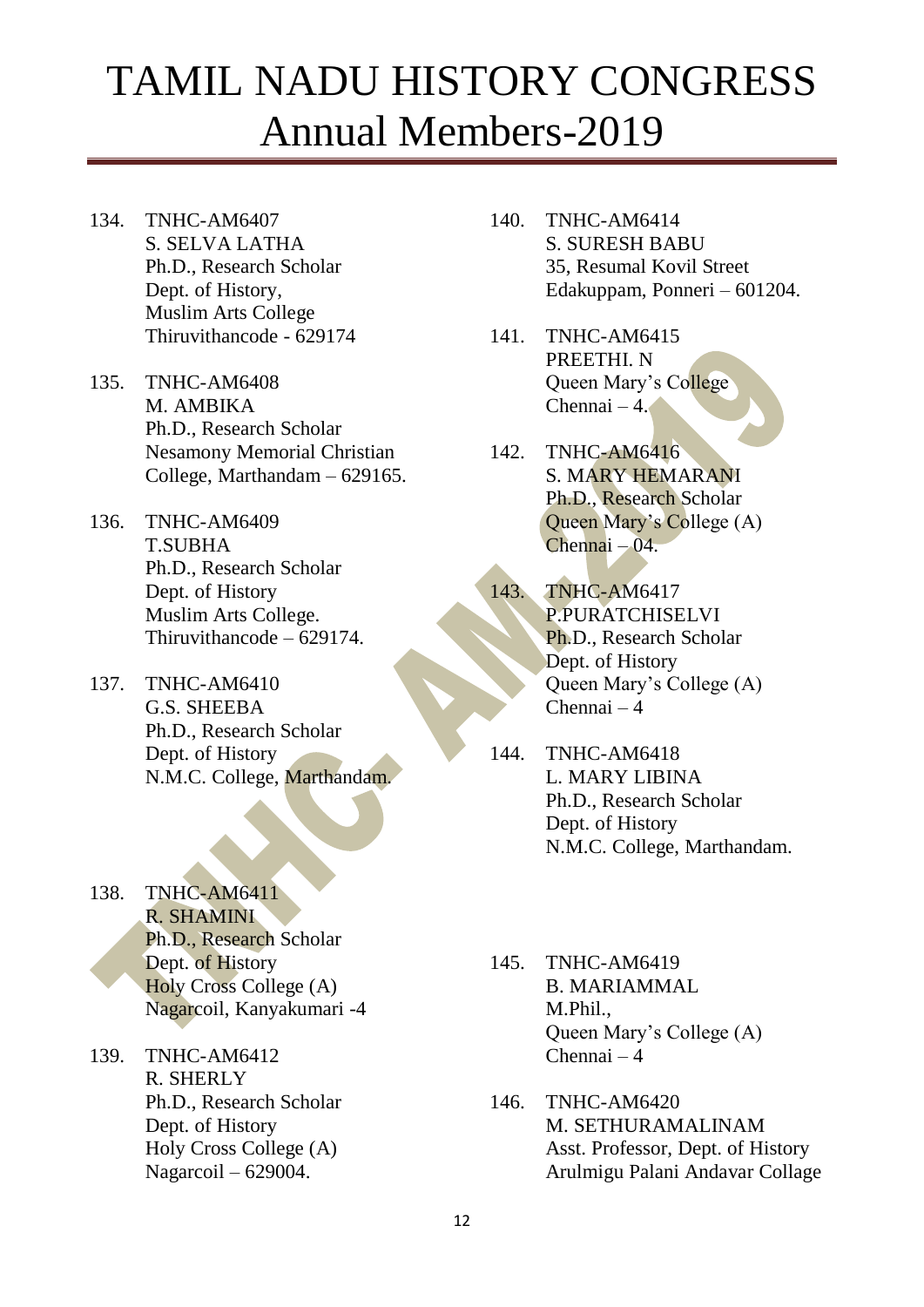Palani – 624601.

- 147. TNHC-AM6421 Dr. D. SASIKALA Asst. Professor, Govt. Arts College, Chidambaram – 608001.
- 148. TNHC-AM6422 P.S. MUTHULAKSHMI Ph.D., Research Scholar V.O.Chidambaram College, Thoothukudi.
- 149. TNHC-AM6423 M. SRILATHA Ph.D., Research Scholar V.V.V. College for Women Virudhunagar.
- 150. TNHC-AM6425 K. RAMU Asst. Professor of History Thindivanam, Villupram – 604302
- 151. TNHC-AM6426 M.SELVAKUMAR Ph.D., Research Scholar M.S. University, Tirunelveli – 627012
- 152. TNHC-AM6427 Dr. V. MURUGAN Asst. Prof in History, Govt. Arts College, Karur – 5
- 153. TNHC-AM6428 Dr. S. UDHAYAKUMAR Guest Lecturer, Dept of History Govt. Arts College, Karur - 5
- 154. TNHC-AM6430 Dr. STELLA

Asst. Professor St. Johns College, Palayamkottai.

- 155. TNHC-AM6431 Dr. S. CHANDARAMEGHALA Asst. Professor, Dept. of History, N.M. Christion College, Marthandam- 629165.
- 156. TNHC-AM6432 W. ALLIN VINIL Ph.D., Research Scholar Dept. of History, N.M.C. College, Marthandam – 629165.
- 157. TNHC-AM6433 C. PANEESWARAN Ph.D., Research Scholar History School of Historical **Studies** M.K. University, Madurai - 625021
- 158. TNHC-AM6434 M. ASHOK KUMAR M.Phil., Seemanthur, Meikilarpatti, Usilampatti, Madurai.
- 159. TNHC-AM6435 Asst. Professor, Dept. of History M.V. Muthiah Govt. Arts College Dindigul.
- 160. TNHC-AM6436 S. NALINA Guest Lecturer, A.P.A. College Arts & Science Palai – 624601.
- 161. TNHC-AM6437 SARFERAAZKHAAN.R 2/610, 2nd Block, Mogappair West, Chennai – 37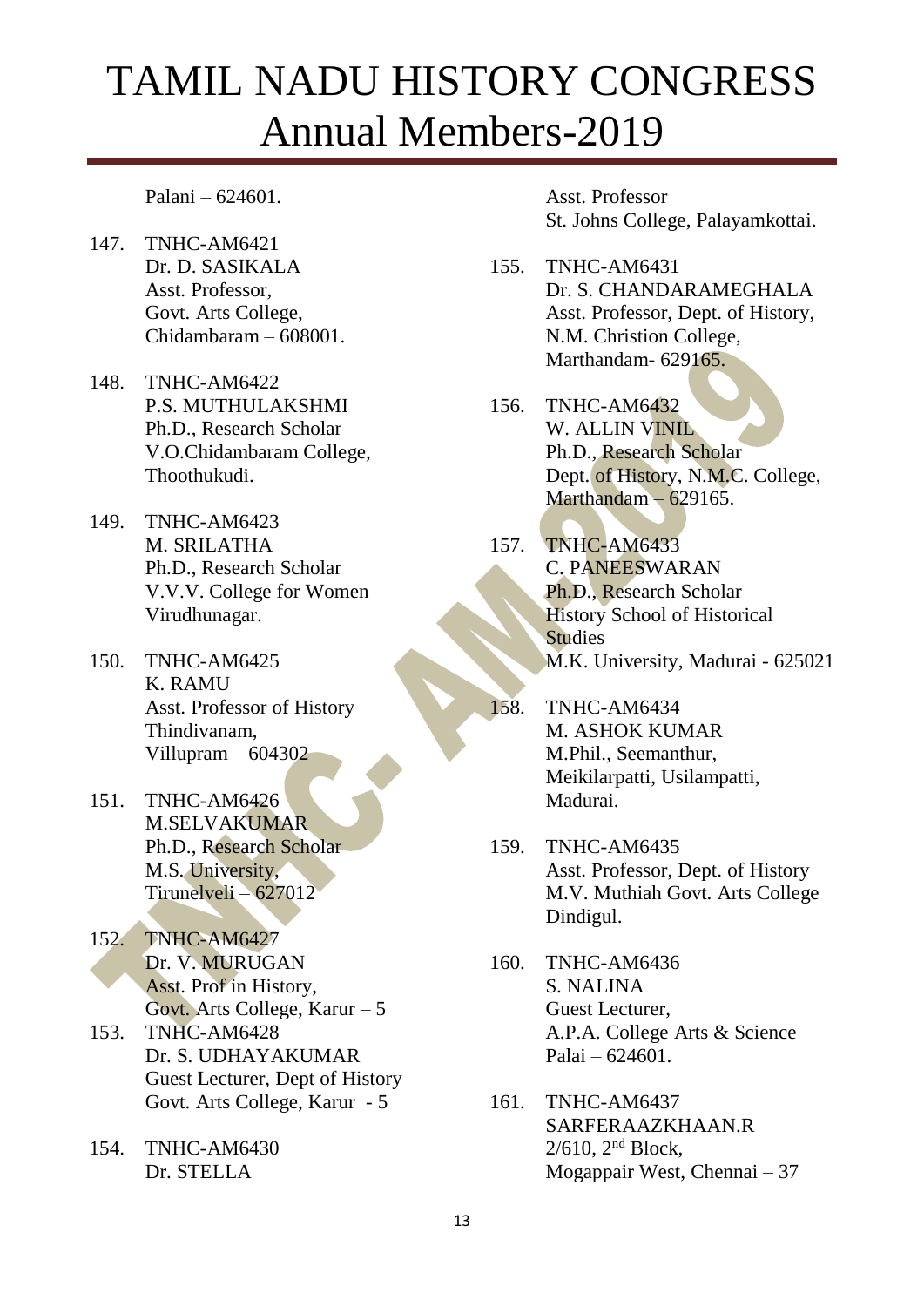- 162. TNHC-AM6438 MAREESWARI.A Ph.D., Research Scholar Queen Mary's College Chennai -600005.
- 163. TNHC-AM6439 Dr. V. RAJU Asst. Professor, Department of History Bharathidasan University, Trichy – 620024.
- 164. TNHC-AM6440 K. PAUL DURAICHI Ph.D., Research Scholar V.O.Chidambaram College, Thoothukudi - 628008
- 165. TNHC-AM6441 P.BACKIALAKSHMI Ph.D., Research Scholar Govt. Arts College, Melur – 625105.
- 166. TNHC-AM6442 G. SUBRAMANI II BA History, Rangapa Naicker Patty, Reddiyachatharam, Dindigul - 624622
- 167. TNHC-AM6443 DR. L. SANGEETHA Asst. Professor of History APC Mahalakshmi College for Women, Thoothukudi – 628002.

#### 168. TNHC-AM6444

#### A. BALA MARY

Ph.D., Research Scholar, Anne's Convent, Kodambakkam, Chnnai -24.

- 169. TNHC-AM6445 A.ANGLIN SAHAYA MARY Ph.D., Research Scholar W/O. S. Rajasekaran, 6-3 SI, Kamaraj Nagar, Nillakottai, Dindigul – 624208.
- 170. TNHC-AM6446 Dr. REKHA.P Asst. Professor, Department of History Holy Cross College (A), Trichy

171. TNHC-AM6447 SREEKESH. M.K Ph.D., Research Scholar Dept. of History, Vyakarana SSUS, Kalady Post Ernakulam Dt. Kerala.

- 172. TNHC-AM6448 Dr. B. RAJALAKSHMI Asst. Professor, Dept. of History Sri GVG Visalakshi College, Udamalpet.
- 173. TNHC-AM6449 A.RADHA Ph.D., Research Scholar Dept. of History Alagappa University Karaikudi – 630561.
- 174. TNHC-AM6450 R.RADHA Teaching Asst. Dept. of History Alagappa University, Karaikudi – 630001.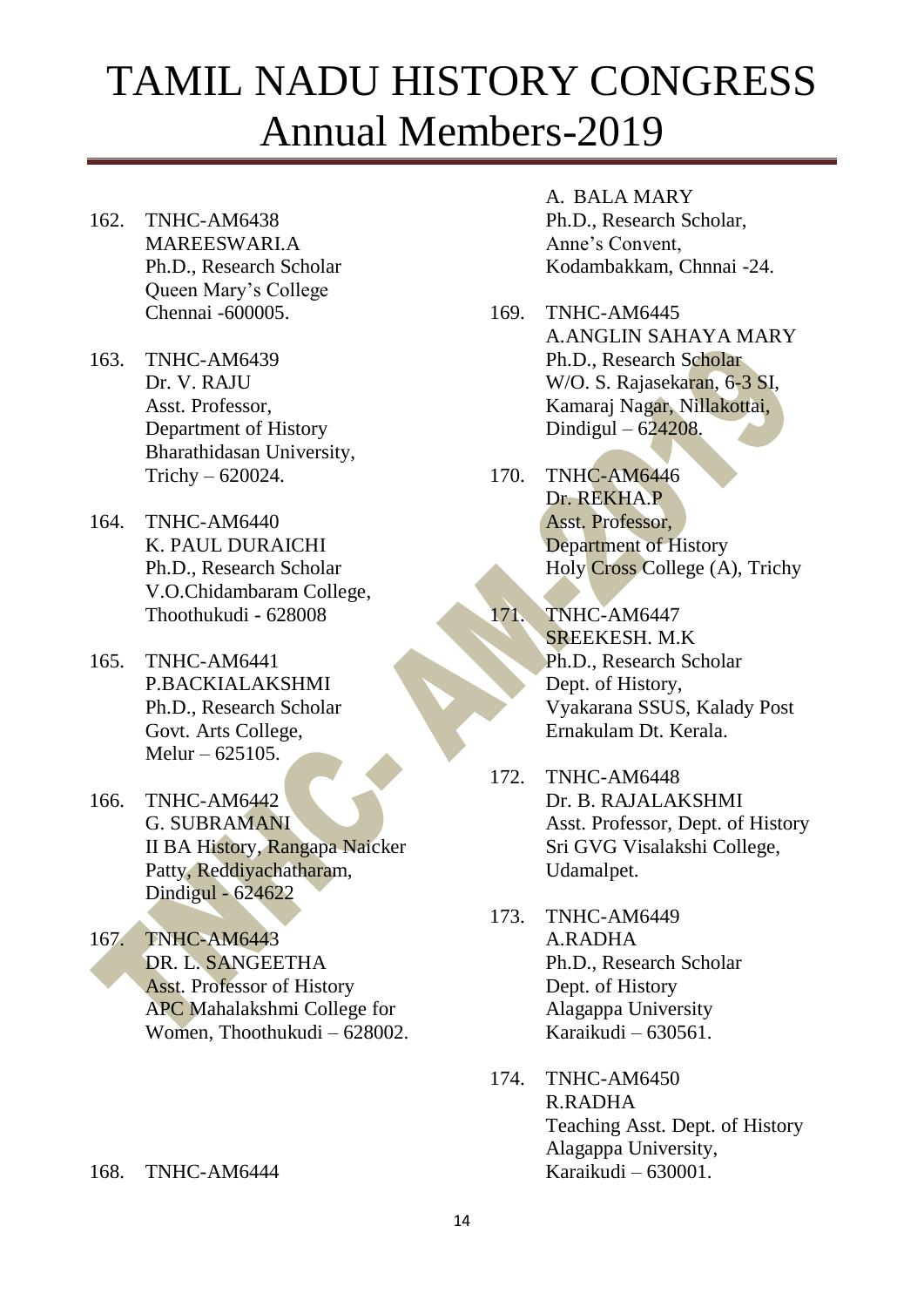- 175. TNHC-AM6451 S. SAROON BEGUM II M.A., History, MVM Govt Arts College D.No. 10/59, Periyar Nagar Dindigul – 624001.
- 176. TNHC-AM6452 M. SANGAN II BA History, R.V.S Kumaran A Ph.D., Research Scholar
- 177. TNHC-AM6453 R. KALIDASS Ph.D., Research Scholar Dept of History Alagappa University Karaikudi – 63003
- 178. TNHC-AM6454 G. POORNIMA THILAGAM Teaching Assistant Dept of History Alagappa University Karaikudi – 63003
- 179. TNHC-AM6455 Dr. G. PARANTHAMAN Asst Professor Dept of History Alagappa University Karaikudi – 63003
- 180. TNHC-AM6456 P. MURUGAN Research Assistant Dept of History Alagappa University Karaikudi – 63003
- 181. TNHC-AM6457 R. SHRIEN BARGANA Ph.D., Research Scholar Alagappa Govt Arts College Karaikudi – 63003
- 182. TNHC-AM6459 Dr. J. VIDHYAVATHI Guest Lecturer B. R.P.T Dr. MGR Govt Arts & Science College Palacode, Dharmapuri – 636808
- 183. TNHC-AM6460 K. AMBEDKAR Research Assistant Alagappa University Karaikudi – 63003
- 184. TNHC-AM6461 Dr. M. KRISHNA PRIYA Guest Lecturer Dept of History L.R.G. Govt Arts College For Women, Trippur
- 185. TNHC-AM6462 K. PALRAJ Ph.D., Research Scholar Dept of History Madurai KamarajUniversity Madurai – 625021
- 186. TNHC-AM6463 G. PACKIANATHAN Ph.D., Research Scholar 4/42, North Street, Eluvaraimukki Nazarethi, Thoothukudi – 628617

#### 187. TNHC-AM6464 Dr. M. SHYLAKUMARI Asst Professor, Dept of History S.T. Hindu College Nagercoil Kanyakumari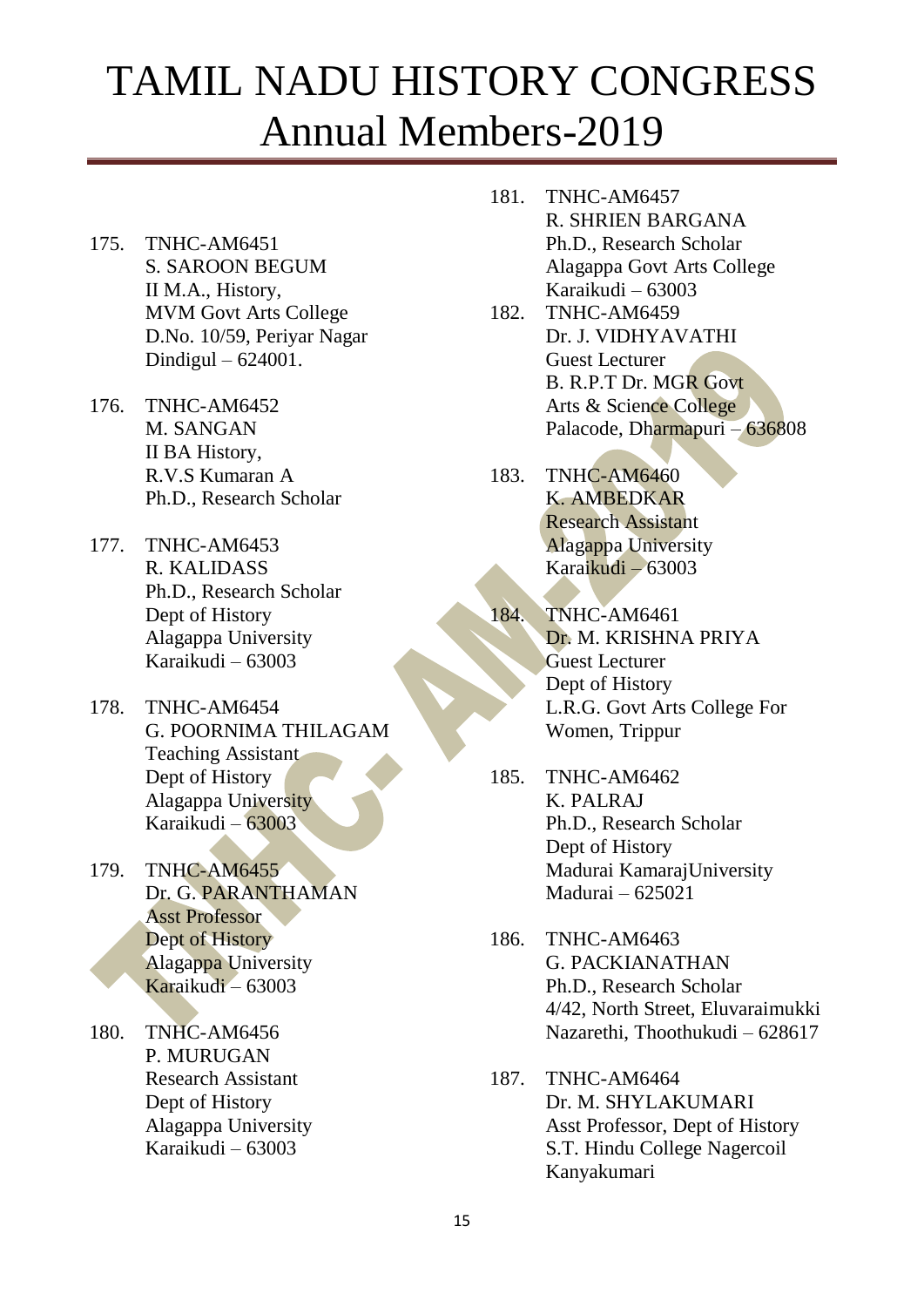- 188. TNHC-AM6465 Dr. V. DEEPTHI Asst Professor Manonmaniam Sundaranar University, Tirunelveli – 627012
- 189. TNHC-AM6466 V. PASUMPON SELVI M.Phil Scholar Manonmaniam Sundaranar University, Tirunelveli – 627012
- 190. TNHC-AM6467 T. MARIKUTTI M.Phil Scholar Manonmaniam Sundaranar University, Tirunelveli – 627012
- 191. TNHC-AM6468 V. NARASIMMA PALLAVAN S/o. R. Varatharajan, No.20, Thonthi Vilagham Street, Thirunelveli –  $627416$ .
- 192. TNHC-AM6469 Dr.P.SIRANJEEVI Asst. Prof of History, Sri GVG Visalakshi College for Women, Udumalpet.
- 193. TNHC-AM6470 G.C. ASHITHAKHOSH Ph.D. Research Scholar NMCC Marthandam.
- 194. TNHC-AM6471 R. SUJI Guest Lecturer, Dept. of History Holy Cross College, Nagercoil – 629004.

195. TNHC-AM6472 P.PRABAKARAN Ph.D., Research Scholar, Dept. of History Alagappa University, Karaikudi

- 196. TNHC-AM6473 P. KAYALVIZHI Ph.D, Research Sholar, School of Historical Studies Madurai KamarajUniversity Madurai – 625021
- 197. TNHC-AM6474 V. SETHUMANICKAM Ph.D., Research Scholar Dept of History Kunthavai Nachiyar Govt Arts College For Women, Thanjavur
- 198. TNHC-AM6475 Dr.S. RAJA DURAI Asst Professor of History Rani Anna Govt Arts College Thirunelveli
- 199. TNHC-AM6476 Dr.M. RAJA Asst Professor of History Arignar Anna Govt Arts College Vadasennimalai, Attur Salem
- 200. TNHC-AM6477 P. AMBILI Ph.D. Research Scholar Scott Christian College Nagercoil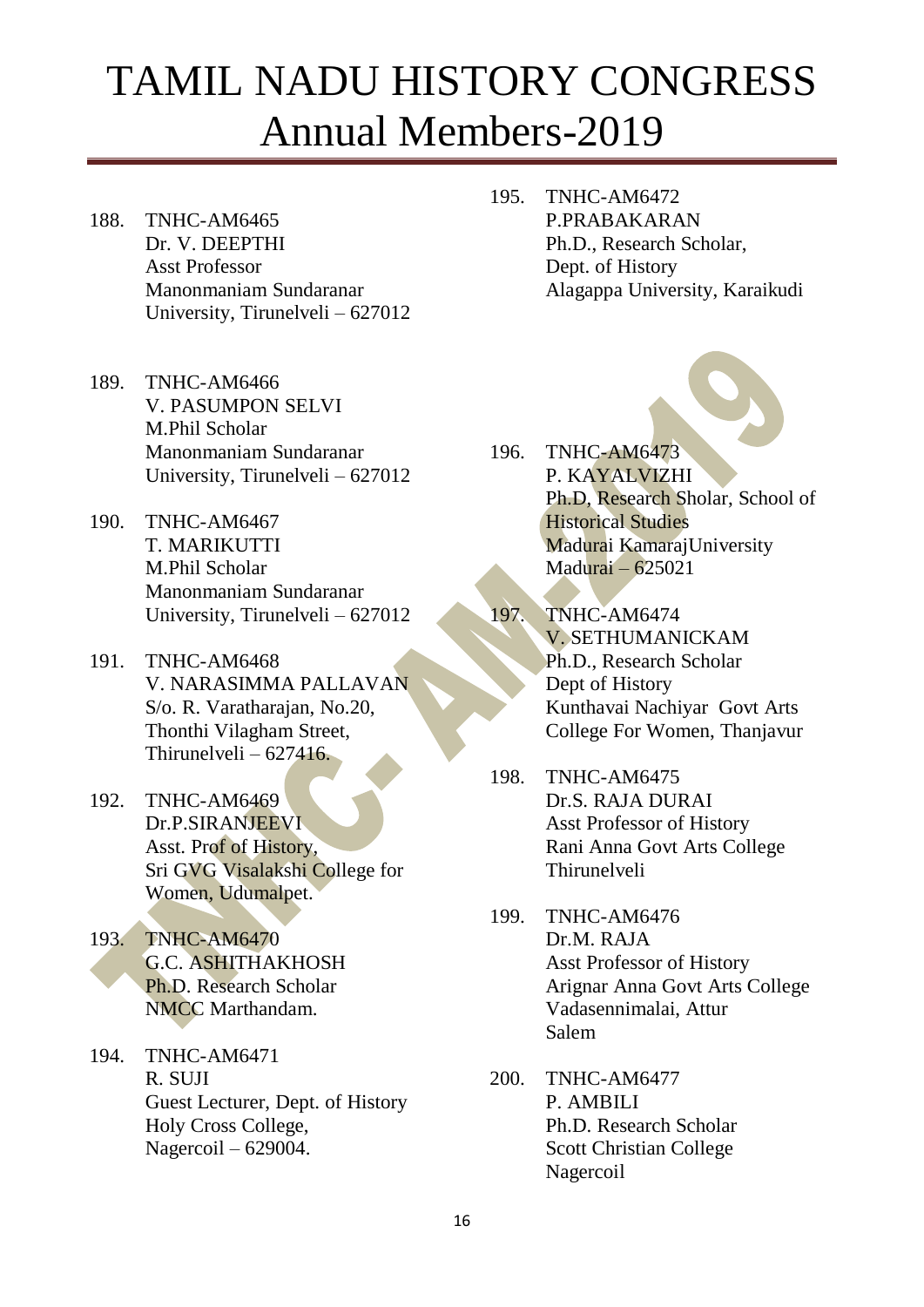- 201. TNHC-AM6478 U.R.RESHMA Ph.D. Research Scholar Holy Cross College (A), Nagercoil
- 202. TNHC-AM6479 S.S.SASILEKHA Ph.D. Research Scholar Scott Christian,Nagercoil
- 203. TNHC-AM6480 MARIA MICHEAL NITHY NA M.Phil. Research Scholar Dept Of History, Madras Christian College, Chennai – 59
- 204. TNHC-AM6481 S.MUTHAMIL MUTHALVAN M.Phil. Research Scholar Dept Of History, Bharathidasan University,Trichy – 600024
- 205. TNHC-AM6482 Dr.P.RAMESH Asst Professor, Sri Ram Nallamani Yadava College of Arts and Science, Kodikurichi, Thenkasi
- 206. TNHC-AM6483 S.SANGEETHA SURESH Ph.D. Research Scholar, 732,NSS Illam Sullivan street, Coimbatore – 641001
- 207. TNHC-AM6484 S.SHANTHI Ph.D. Research Scholar,

Dept of History,Alagappa University, Karaikudi – 630 002

- 208. TNHC-AM6485 Dr. K.K.THANAMMAL Asst Prof Of History, S.T.Hindu College, Nagercoil, Kanyakumari
- 209. TNHC-AM6486 B.VILVALINGAM Ph.D. Research Scholar S/O Bose.M.Mangalam, Kadaladi (TK) Ramnad (DT) - 623703
- 210. TNHC-AM6487 A.SEENIRAJ Ph.D. Research Scholar Alagappa University
- 211. TNHC-AM6488 S.BRINDHA Ph.D. Research Scholar Bharathi Womens College,Chennai
- 212. TNHC-AM6489 Dr.G.YOGANANDHAM Associate Professor, Head of the Dept, Thiruvalluvar University, Serkadu
- 213. TNHC-AM6490 M.SHANKARA PANDIYAN Ph.D. Research Scholar Dr.P.Maduraiveeran Karaneswarar koil Street, Mylapore, Chennai – 4
- 214. TNHC-AM6491 R.THAMIL SELVAM Teacher, Chidambaram Nagar,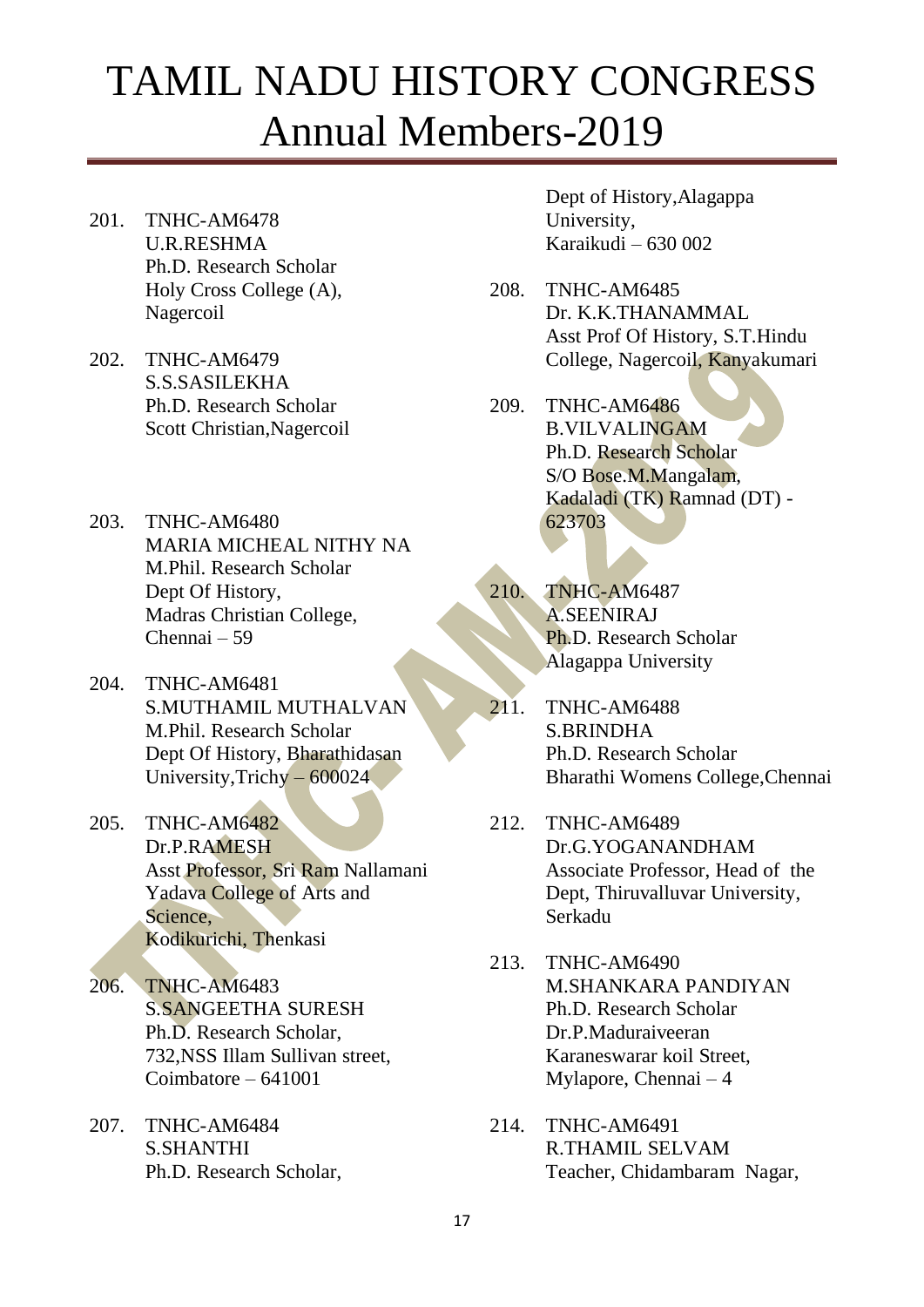Mettupatti, Pudukkotai – 622 303

- 215. TNHC-AM6492 P.ASHMI JENEX Ph.D. Research Scholar Holy Cross College (A) Nagercoil
- 216. TNHC-AM6493 T.SAJITHA KUMARI Ph.D. Research Scholar Holy Cross College, Nagercoil
- 217. TNHC-AM6494 T.NIRMALA Ph.D. Research Scholar Holy Cross College, Nagercoil – 4
- 218. TNHC-AM6495 G.JENNY Ph.D. Research Scholar Annamalai University Annamalai Nagar, Chidambaram – 608002.
- 219. TNHC-AM6496 R. SUNDARA DEVI Asst. Professor Sri Vasavi College, Erode
- 220. TNHC-AM6497 Dr. D. SELVAKUMAR Asst. Professor in Govt. Arts College Karur.
- 221. TNHC-AM6498 R. AMBIKA Ph.D, Research Scholar Alagappa University, Karaikudi.
- 222. TNHC-AM6499 A. DILEKRAJ 57/3, Periya Theru, Vellappakkam, Cuddalore.
- 223. TNHC-AM6500 S.BALAMURUGAN Ph.D. Research Scholar Quartrass Street Trpalayam Madukarai, Villupuram.
- 224. TNHC-AM6501 S. MANIVASAGAN Ph.D. Research Scholar, Dept. of History Annamalai University Chidambaram – 608002.

- 225. TNHC-AM6502 DR. K. SIVARAMALINAM Asso. Professor Dept. of History Annamalai University Chidambaram – 608002.
- 226. TNHC-AM6503 R. VIJAYA Ph.D. Research Scholar, Annamlai University Chidambaram – 608002.
- 227. TNHC-AM6504 R. SNEKA Ph.D. Research Scholar, PG & Research Dept. of History Vellalar College for Women Erode – 12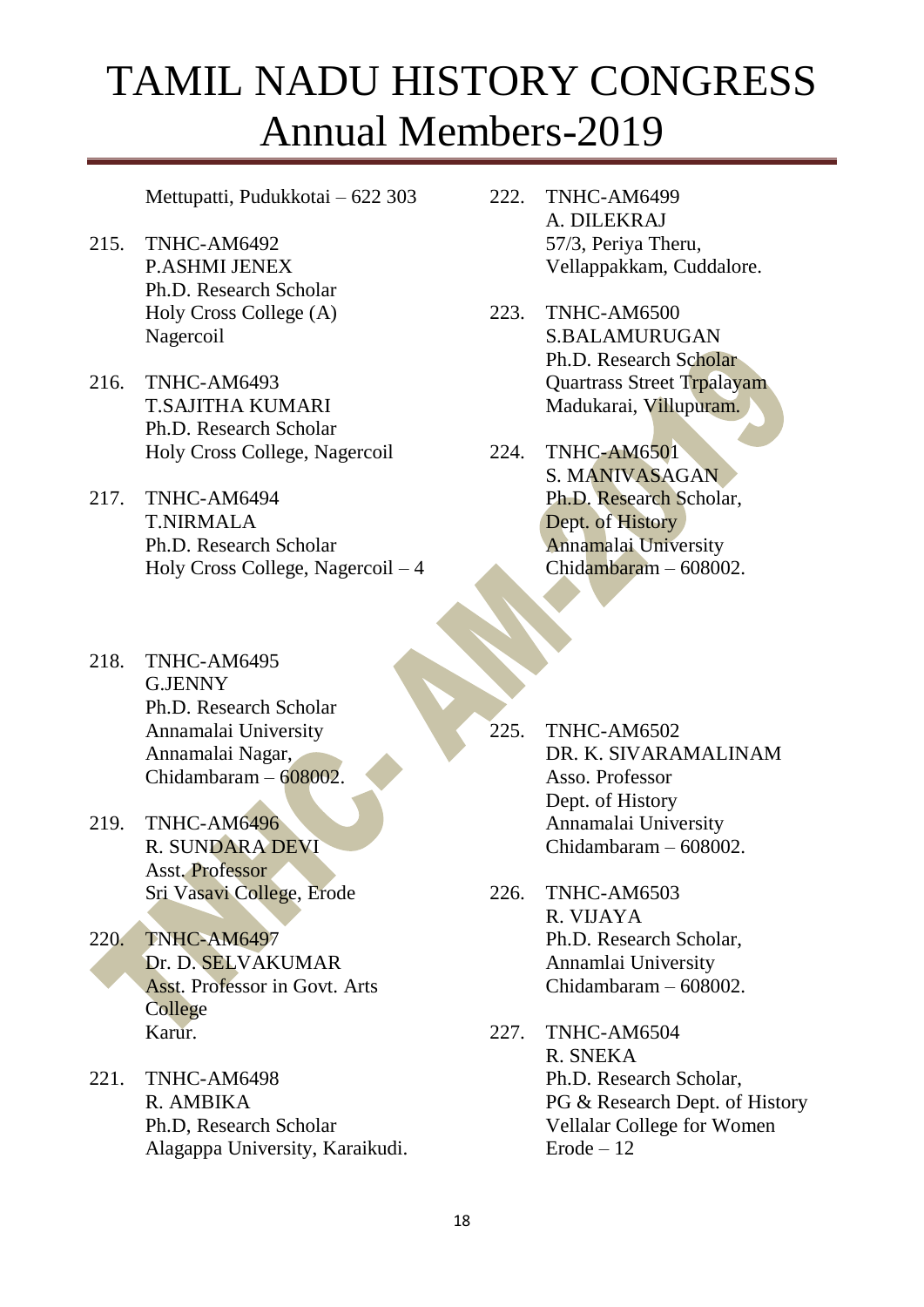- 228. TNHC-AM6505 M. SATHYA Ph.D. Research Scholar, PG & Research Dept. of History Vellalar College for Women Erode – 12
- 229. TNHC-AM6506 V.MONIKANDA N **SETHUPATHY** Ph.D. Research Scholar, Dept. of History M.S. University, Tirunelveli.
- 230. TNHC-AM6507 DR. D. KALYANI Asso. Prof. of History Bharathi Women's College (A) Chennai – 600108
- 231. TNHC-AM6508 S. LOGANATHAN Ph.D. Research Scholar, Bharathi Womens College (A) Chennai – 600108.
- 232. TNHC-AM6509 M. POORNA SELVI Ph.D. Research Scholar, Scott Christian College (A) Nagercoil.
- 233. TNHC-AM6510 DR. R. UDAIYACHANDRAN Asso. Professor, Dept. of History Annamalai University Chidambaram – 608002
- 234. TNHC-AM6511 DR. K. RAMESH KUMAR Asso. Professor, Dept. of History Rajapalayam Raju's College, Rajapalayam – 626117.
- 235. TNHC-AM6512 K. MAHESWARI Ph.D. Research Scholar, Dept. of Sculpture, Tamil University Thanjavur – 613010.
- 236. TNHC-AM6513 K. JAYALAKSHMI Ph.D. Research Scholar, Dept. of Sculpture, Tamil University Thanjavur – 613010
- 237. TNHC-AM6514 G. PASUPATHI Jalrams Arts and Science College Attamparappu, Karur – 639003
- 238. TNHC-AM6515 Dr. GEETHA. K Asst. Professor V.T. Bhattathiripad College Sreekrishnapuram, Mannampatta, Palakkad, Kerala.
- 239. TNHC-AM6516 V. HARISH KUMAR II MA Govt Arts College Karur – 639005
- 240. TNHC-AM6517 Dr. R. DHANABAL Asst Professor in History Govt. Arts College for Women Selem – 636008.
- 241. TNHC-AM6519 G. KAVIRAJ M.Phil Scholar, Periyar University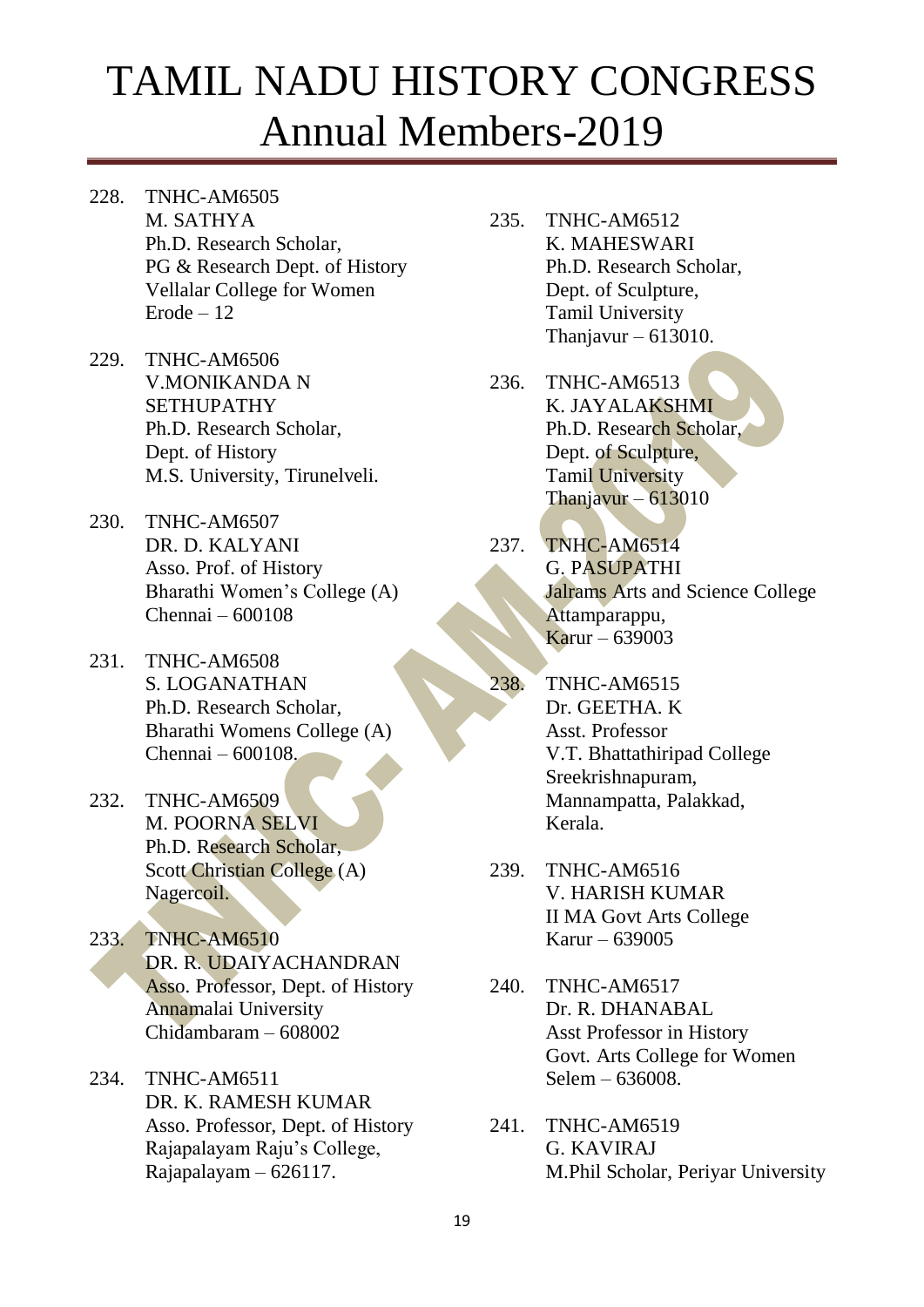#### Selem-11

- 242. TNHC-AM6522 VAHITHA RAHIMAN No.1, Ganesh Street, Gopalapuram, Chennai – 86.
- 243. TNHC-AM6523 Dr. K. JOTHI MURUGAN Assst. Professor, Dept of Tamil MS University, Tirunelveli – 627012
- 244. TNHC-AM6524 Dr. K. MADESWARAN Asst. Professor, Dept of Political Science Thiruvalluvar Govt Arts college Rasipuram – 636401.
- 245. TNHC-AM6526 Dr. R. GOVINDARAJ Asst Professor, Dept of History, Kamaraj College, Thoothukudi
- 246. TNHC-AM6527 S. SOWNTHARYA M.Phil. Research Scholar, Dept. of History, M.V.M. Govt Arts College Dindigul.
- 247. TNHC-AM6528 C.PONMALAR M.Phil., Research Scholar M.V.M Arts College, Dindigul.
- 248. TNHC-AM6530 K. RAJENDRAN PG Teacher (Rtd) Melampanaiur, Puthukai Dt.

#### Pin : 622412.

- 249. TNHC-AM6531 A.KAMALAM BT Assistant Ranee's Govt Girls Hrs School Pudukkottai, Tamil Nadu Pin: 622001.
- 250. TNHC-AM6532 Dr. A. SANGILI Asst Professor Govt. Arts College, Melur Madurai Dt. – 625106.
- 251. TNHC-AM6533 Dr. P. LOGANATHAN Asst Professor, Dept. of History Annamalai University Chidambaram – 608002
- 252. TNHC-AM6534 S. THEBORAL Mallur Arts And Science College Suberamaniyapuram Kovilpatti – 628501
- 253. TNHC-AM6536 P. PARAMESWARI Asst Professor, Dept of History, Faima College, Madurai – 625018
- 254. TNHC-AM6538 A. JAYABARATHI Epigraphy @ Archaeology Tamil University, Thanjavur
- 255. TNHC-AM6539 K. MOOGAMBIKAI Guest Lecture Epigraphy @ Archaeology Tamil University, Thanjavur
- 256. TNHC-AM6540